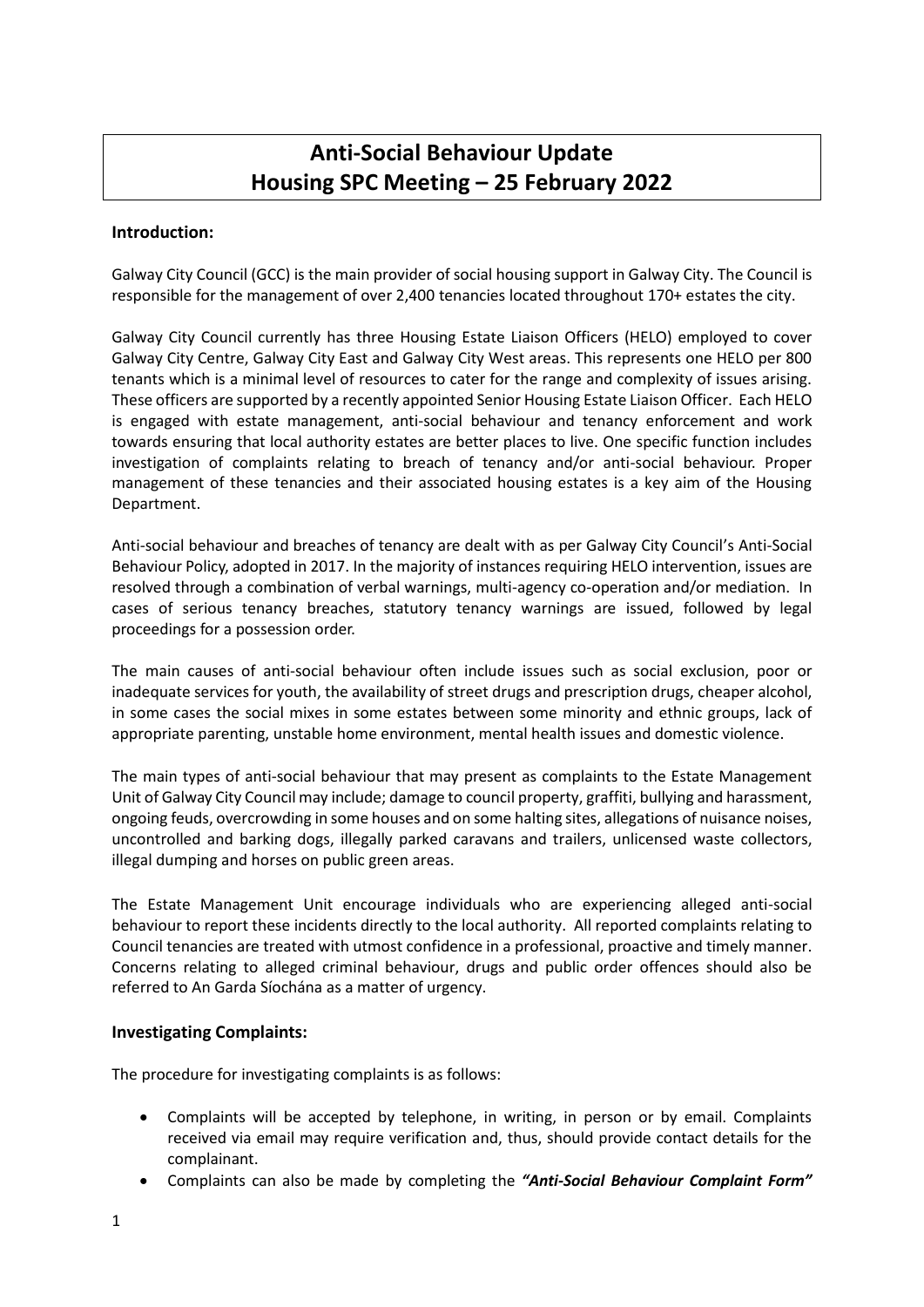downloaded from the Galway City Council Website and return to Galway City Council, Housing Department.

 Once received, the complaint is assigned to a Housing Estate Liaison Officer (HELO) for investigation, based on the geographical location of the alleged anti-social behaviour (Galway East, Galway West, City Centre).

#### **Michael Forde**

091 536582 michael.forde@galwaycity.ie City Centre and Headford Road

## **Edward Conlon**

091 536542 edward.conlon@galwaycity.ie East Side of the City

## **Julie Molloy**

091 536586 julie.molloy@galwaycity.ie West Side of the City

 The HELO initially categorises the complaint, from high priority to low priority, and gives the complaint a reference number. The Council will seek to prioritise the more serious allegations of anti-social behaviour, with regard to the categories below as defined in the Housing (Miscellaneous Provisions) Act 2014.

*Anti-Social Behaviour (drug related):* Behaviour that includes the manufacture, production, distribution, exportation, sale, supply, possession for purpose to sale or distribute controlled drugs (Misuse of Drugs Act, 1997-2007)

*Anti-Social Behaviour (not drug related):* Behaviour that includes violence, threats, intimidation, coercion, harassment or serious obstruction of any person that may cause injury, significant or persistent danger, damage, loss or fear to any person living in, working or otherwise lawfully present either in or around the vicinity of a house provided by a housing authority under the Housing Acts 1966 to 2014 or a housing estate in which the house is situated.

- At this stage, a decision may be made to not proceed with the complaint if, for example, there is reason to believe that the complaint has no substance or is vexatious in nature.
- Anonymous complaints will generally not be considered except in the case where a large number of such complaints are received relating to an individual or household. Such matters will only be dealt with in exceptional circumstances, as considered appropriate.
- All valid complaints will be investigated in a fair, impartial and objective manner by the HELO, under the direction of the Administrative Officer for Estate Management. GCC will work with statutory agencies, whenever possible, in accordance with Section 15 of the Housing (Miscellaneous Provisions) Act, 1997 as amended.
- The investigation will depend on the circumstances of the complaint and may involve:
- examination of the tenancy agreement
- examination of tenant files/previous history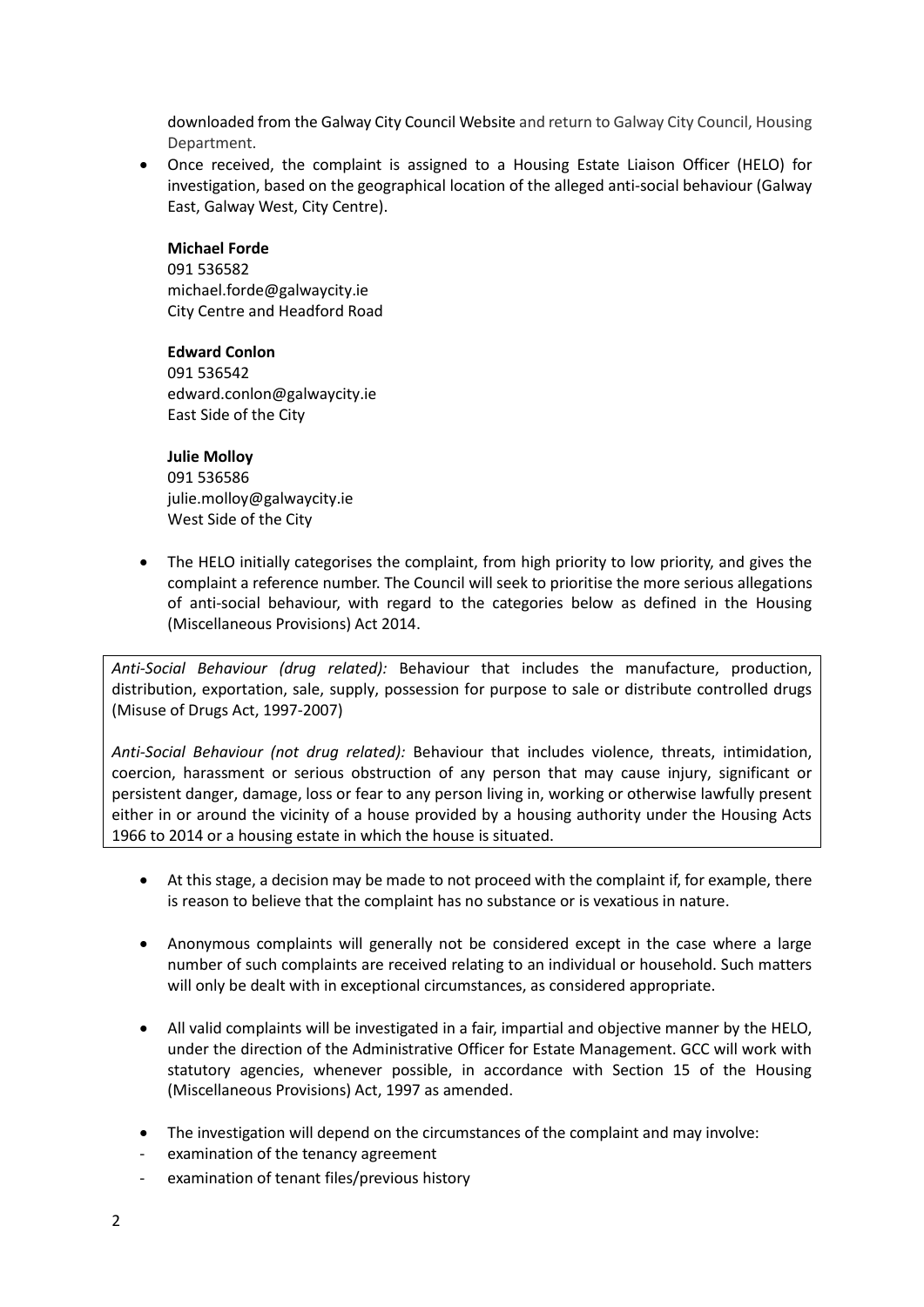- contact with and statements from the party/parties involved
- contact with and statements from An Garda Síochána and with other agencies, as appropriate
- site visit, photographs
- use of CCTV images (This information will be guided by the Code of Practice for Community-Based CCTV Systems under Section 38 (3)(c) Garda Síochána Act, 2005.)
- Following investigation, the HELO may re-categorise and prioritise the complaint. If, at this stage, the complaint is considered to be unfounded or unproven, no further action will be taken and both parties, if appropriate, will be informed accordingly in writing.
- If a breach of the tenancy agreement is suspected, GCC will proceed as recommended by the HELO under the direction of the Administrative Officer for Estate Management. There are a number of options open to the council in such instances e.g. through discussion and advice, through medication, referral to An Garda Siochana or referral to Health Service Executive and TUSLA.
- The complaints procedure cannot guarantee absolute confidentiality but every effort will be made to protect the identity of the complainants unless the complainant specifically states otherwise. If the nature of the investigation of the complaint is likely to compromise the identity of the complainant, an investigation will not proceed unless the latter gives authorisation to do so.

## **Dealing with Complaints:**

The Council uses its powers under the relevant legislation and strategies (Estate Management Strategy and Anti-social behaviour Strategy) to deal with issues of anti-social behaviour. In the case where the complaint is proven or persistent in nature, GCC will apply a graduated sanction as follows:

#### **First Breach of Tenancy Letter**

A letter is issued to the respondent outlining the complaint and the alleged breach of the tenancy agreement. The respondent may be requested to attend a formal interview with GCC Housing Department officers, at this stage. Reference will be made to all correspondence and to any warnings previously issued to the respondent. In serious cases of alleged drugs, violence and threats, information regarding the involvement of An Garda Síochána and other services will be requested for the records.

#### **Second Breach of Tenancy Letter**

If the alleged breach of tenancy agreement persists and following further consideration of the complaint, a second letter is issued to the respondent. This letter may contain reference to legal action that may be instigated against the respondent if breach of tenancy persists. The respondent may be requested to attend a formal interview with GCC Housing Department officers, at this stage.

#### **Formal Interview**

A formal interview may be held with the respondent, HELO and Administrative Officer in Estate Management at any stage in the process. At this interview, the allegations of breach of tenancy will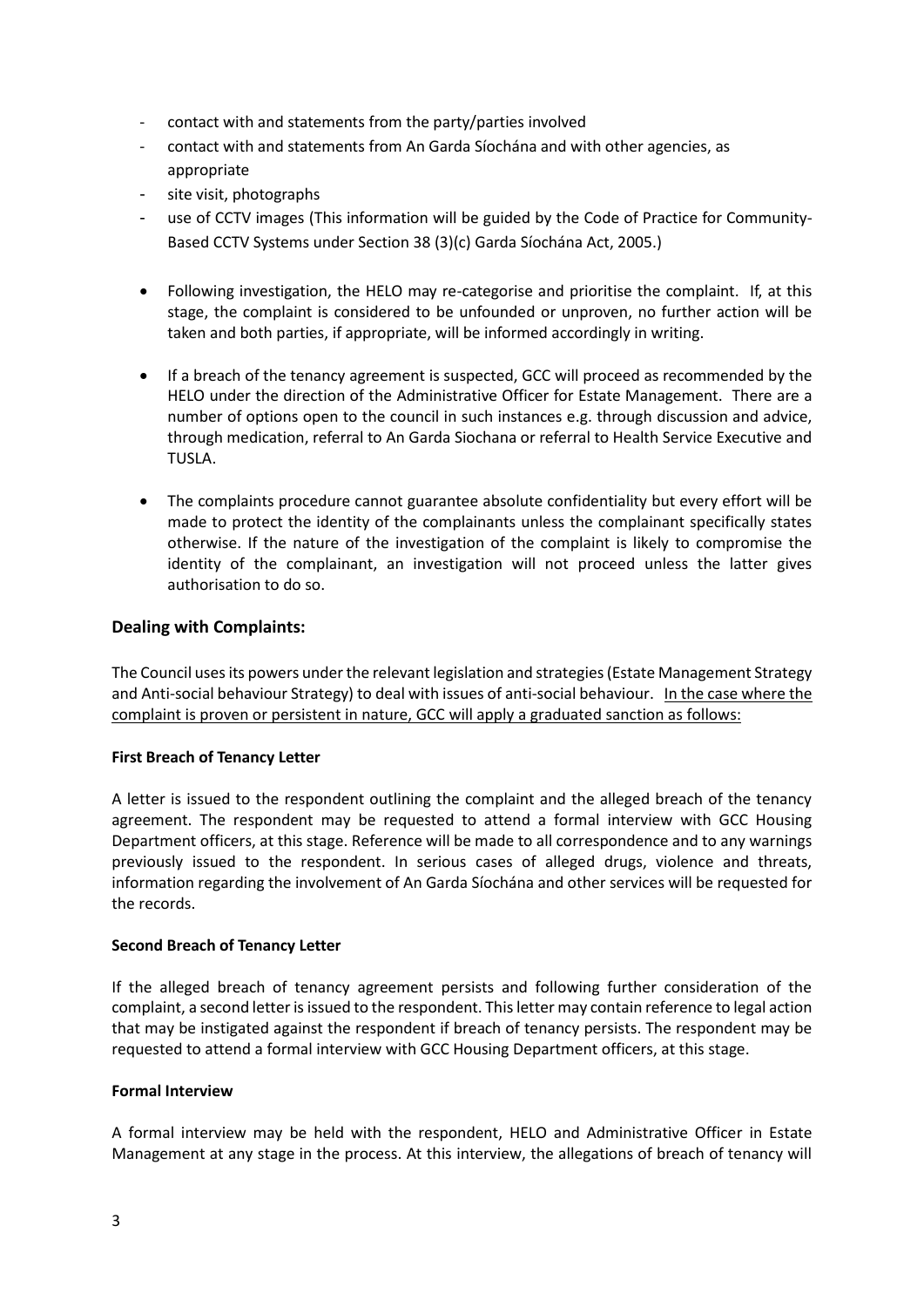be outlined to the respondent and the respondent will have the opportunity to respond to these allegations.

#### **Referral to Case Conference**

If deemed appropriate and following evidence of continued breach of tenancy, GCC will work with all stakeholders that have been involved in the case to collate as much information as possible. If appropriate, An Garda Síochána will be requested to provide written evidence as regards to the severity of the case and requested to indicate if there are any investigations on-going.

GCC will invite the respondent to a case conference attended by HELO and relevant staff from the Housing Department. If deemed appropriate, GCC will invite other agency representatives to be part of this conference. After thorough discussion of the case, a collective decision will be made and may include the following recommendations:

- No further action required at this time
- Await investigation by other agencies involved in case conference
- Apply for Excluding Order, where appropriate by relevant party
- Issue Statutory Tenancy Warning Letter under 2014 Act
- Any other recommendation deemed suitable.

The purpose of a case conference is to facilitate all issues being raised, to find a workable solution and to formulate a plan for the modification of the behaviour. Respondents will therefore be allowed to bring someone with them to the conference to act as support. However this individual will not be allowed to interfere with the process of the conference at any given time.

#### **Statutory Tenancy Warning**

If other means of resolving the complaint and the alleged anti-social behaviour are unsuccessful and if GCC has formed the opinion that the respondent has breached a specified term of the tenancy agreement (that prohibits anti-social behaviour, nuisance, or conduct likely to cause annoyance or disturbance to neighbours, or the tenant(s) from knowingly permitting a person to enter a dwelling against whom an excluding order or interim excluding order is in force with regard to that dwelling), a Tenancy Warning will be issued under Section 7 of the Housing (Miscellaneous Provisions Act) 2014.

Section 7 of the Act provides that a Statutory Tenancy Warning Letter be issued in circumstances of anti-social behaviour, while Section 9 allows for the same in the case of breach of the Tenancy Agreement.

The Tenancy Warning will be issued by the Administrative Officer in Estate Management and must specify the breach, what the respondent is required to do and the possibility that GCC may look for a possession order against the tenant.

The issue of a Tenancy Warning is a serious matter for any tenant with serious tenancy and legal implications which could lead to repossession proceedings.

#### **Review of Tenancy Warning**

If a tenant does not accept that he / she has breached their Tenancy Agreement in the terms set out in the Tenancy Warning, the tenant has a right to request the Council to review the Tenancy Warning. A request to review this Tenancy Warning must be made in writing to the Council and must outline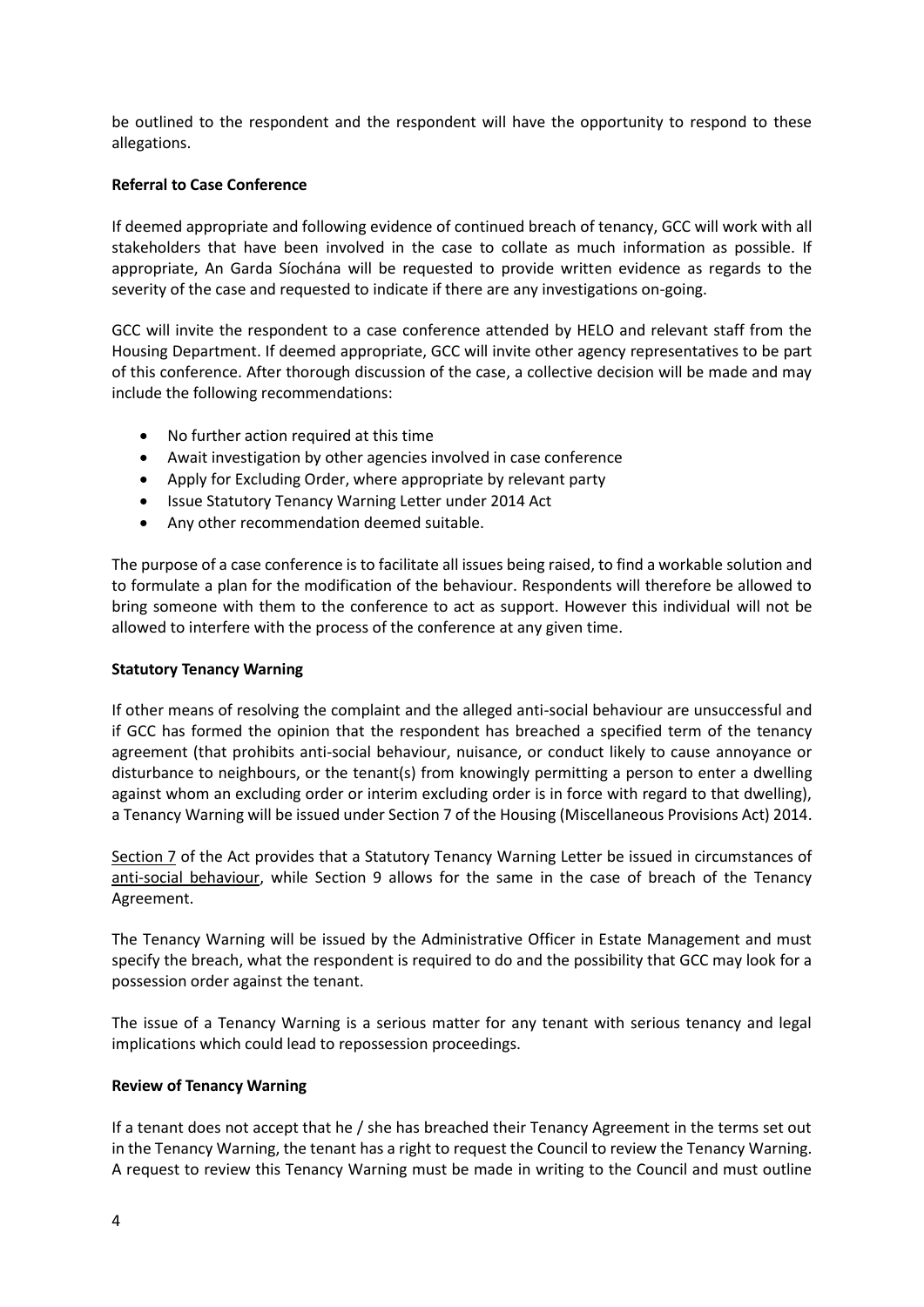the grounds upon which the tenant disputes the basis for the Tenancy Warning enclosing any relevant supporting documents. The tenant must also state if he / she or a member of its household wishes to make oral representations to the appointed Reviewer as part of the review.

On receipt of a valid review request, the Chief Executive will appoint as the Reviewer of this Tenancy Warning, a Council officer or employee who was not involved in the decision to issue this Tenancy Warning and who is senior in rank to the officer or employee who decided to issue the Warning.

The review request should be made within 10 working days of the issue of the warning – or within 20 working days in exceptional circumstances. The reviewer should conclude the review within 20 working days - or 30 working days if the review involves a meeting with the tenant.

## **Applying for Repossession**

If the respondent does not deal with the breach of tenancy, even after the Tenancy Warning, GCC may apply to the District Court for a possession order to enable it to repossess the dwelling under Section 12 of the Housing (Miscellaneous Provisions) Act 2014. The court may order the ending of the tenancy or, in the case of anti-social behaviour, may order the exclusion of a member of the household from the tenancy.

A Tenancy Warning is designed to prevent and prohibit anti-social behaviour; however, in serious cases housing authorities can bypass this process and proceed directly to the Courts to recover possession of a dwelling involved in anti-social behaviour.

## **Excluding Order**

An Excluding Order is a targeted approach normally aimed at a member of the respondent's household; however, it can also be aimed at a person directly related to the tenant at the dwelling or a visitor to that dwelling. This targeted approach avoids the possible eviction of an entire household. If an Excluding Order is decided as an appropriate course of action, the respondent is informed to make an application to the District Court for such an Order against the individual engaging in antisocial behaviour.

If the tenant chooses not to apply for the Excluding Order through violence, threat or fear, or for any other reason, GCC has the authority to, and may apply for, the Excluding Order in the interests of good estate management. This process may be carried out with the support from An Garda Síochána.

Section 35 of the Housing (Miscellaneous Provisions) Act 2009, provides for the legislative framework and guidelines for all Local Authorities to adopt, by reserved function, an Anti-Social Behaviour Strategy for the prevention and reduction of anti-social behaviour in its housing stock.

The current Anti-Social Behaviour Strategy adopted by Galway City Council in 2017 will be reviewed and updated in 2022 and amendments proposed will be brought before the Housing SPC for consideration. The Estate Management Strategy adopted in 2018 for the period 2018 – 2022 will be reviewed and updated in 2023. In addition to these two policy documents, a new Halting Site Estate Management Strategy will be prepared in 2022 to specifically deal with estate management issues on halting sites. The Tenant Handbook was revised and reissued to all tenants in 2021. The implications pertaining to any breach of tenancy is clearly outlined in the tenant handbook (pages 9 to 11) and reiterated to newly appointed tenants at pre-tenancy training.